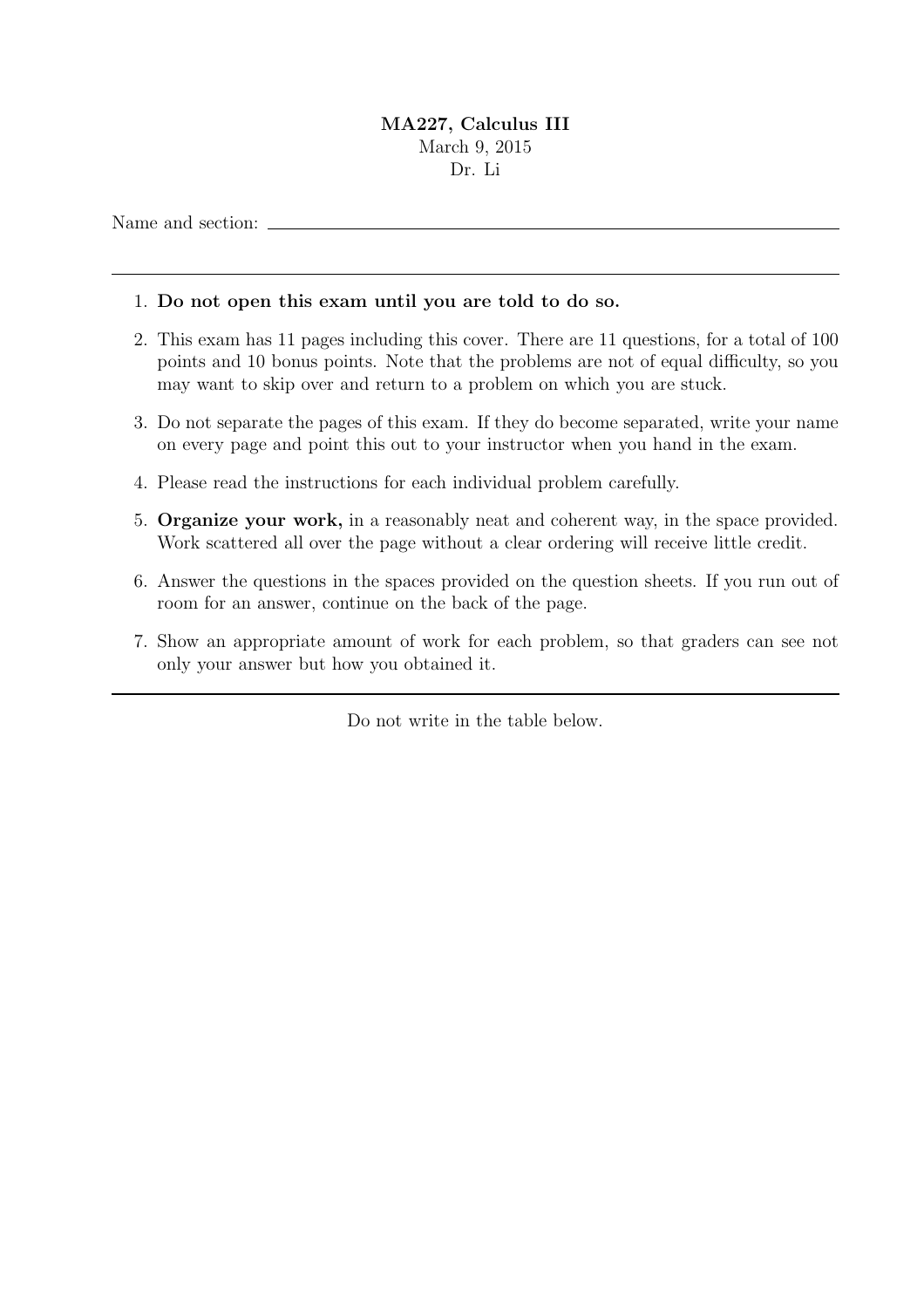| Question       | <b>Bonus</b>   | <b>Bonus Points</b> | Score |
|----------------|----------------|---------------------|-------|
| $\mathbf{1}$   | 10             | $\overline{0}$      |       |
| $\overline{2}$ | 10             | $\overline{0}$      |       |
| 3              | 10             | $\overline{0}$      |       |
| $\overline{4}$ | 10             | $\overline{0}$      |       |
| $\overline{5}$ | 10             | $\overline{0}$      |       |
| 6              | 10             | $\overline{0}$      |       |
| 7              | 10             | $\overline{0}$      |       |
| 8              | 10             | $\overline{0}$      |       |
| 9              | 10             | $\overline{0}$      |       |
| 10             | 10             | $\overline{0}$      |       |
| 11             | $\overline{0}$ | 10                  |       |
| Total:         | 100            | 10                  |       |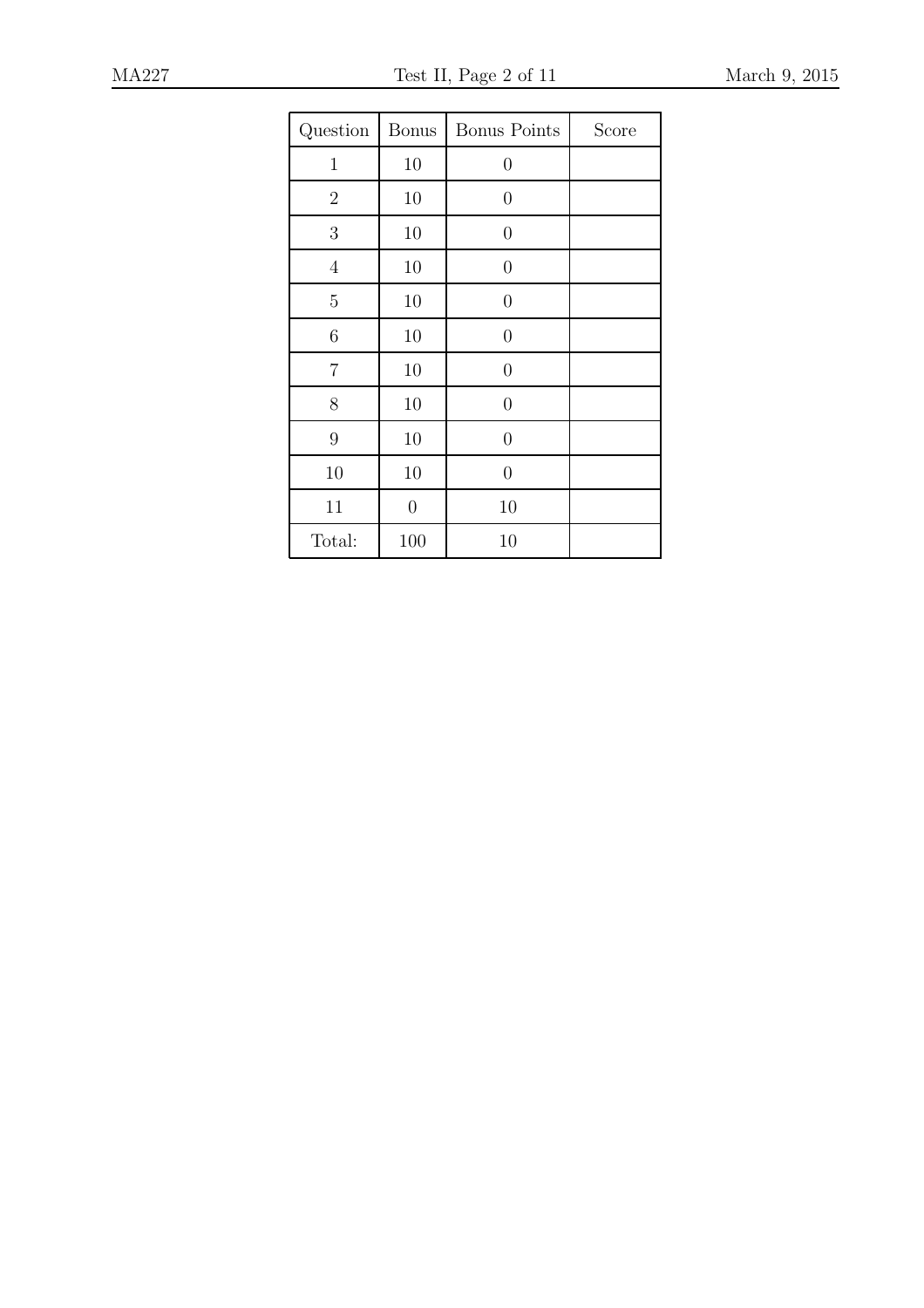1. [10 points] Find the partial dirivative  $g_{xyz}$  if  $g(x, y, z) = e^{xy+z}$ .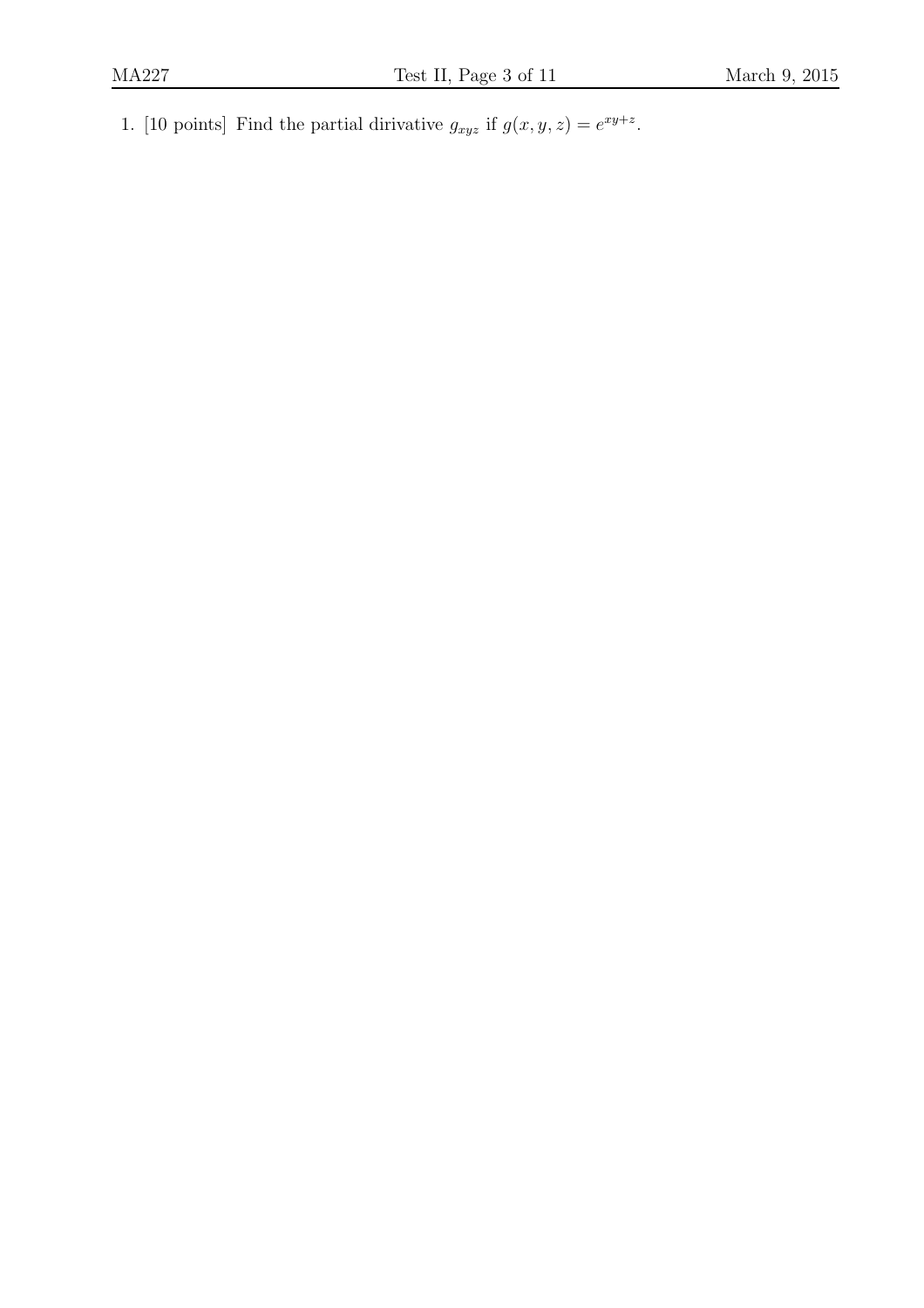2. [10 points] Use implicit differentiation to find  $\frac{\partial z}{\partial x}$  and  $\frac{\partial z}{\partial y}$ , if  $yz + x \ln y = z^2$ .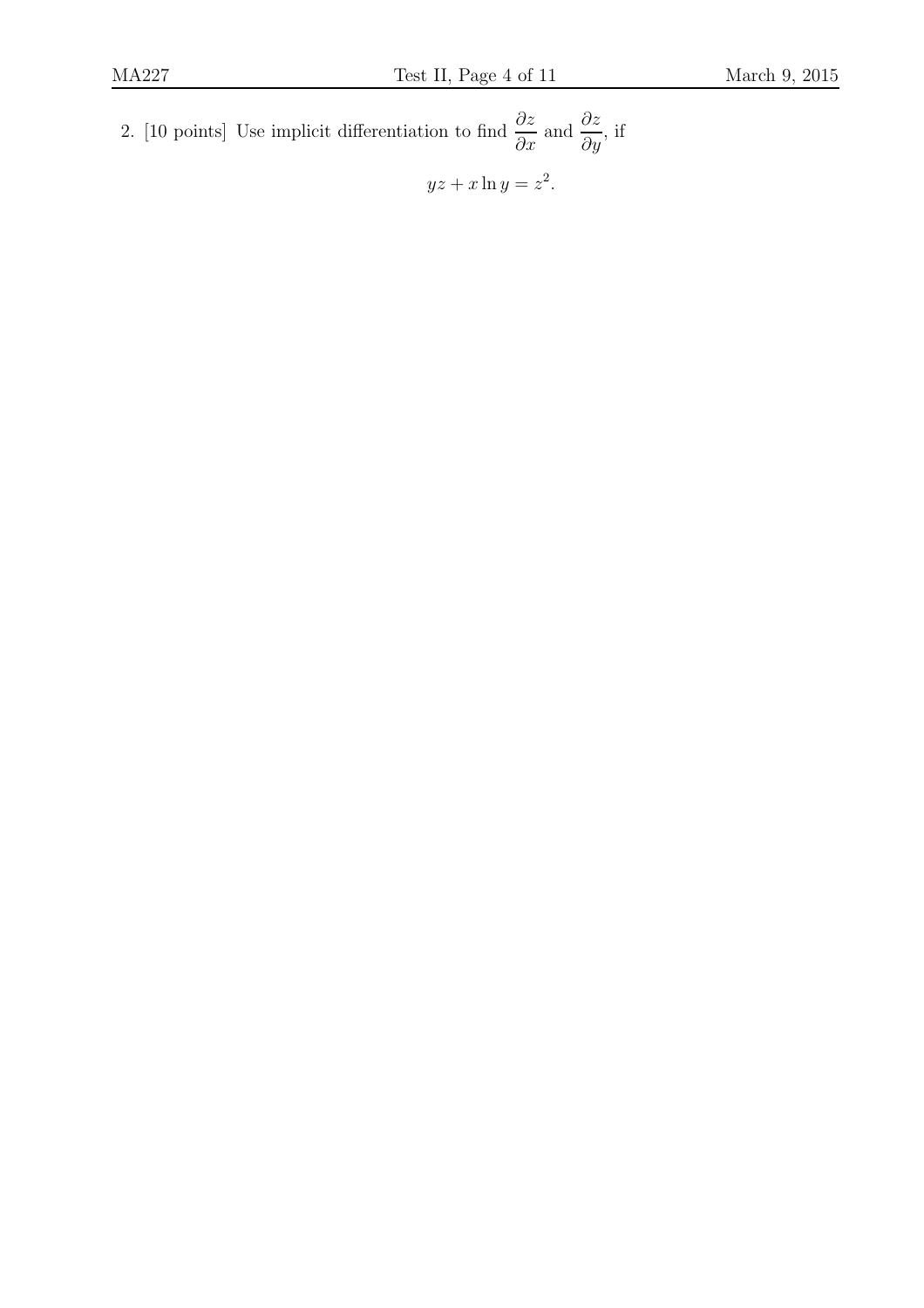3. [10 points] Let  $z = \sin\left(\frac{x}{y}\right)$ ), and  $x = 2s + 3t$ ,  $y = 3s - 2t$ . Find partial derivatives  $\frac{\partial z}{\partial s}$ and  $\frac{\partial z}{\partial t}$ .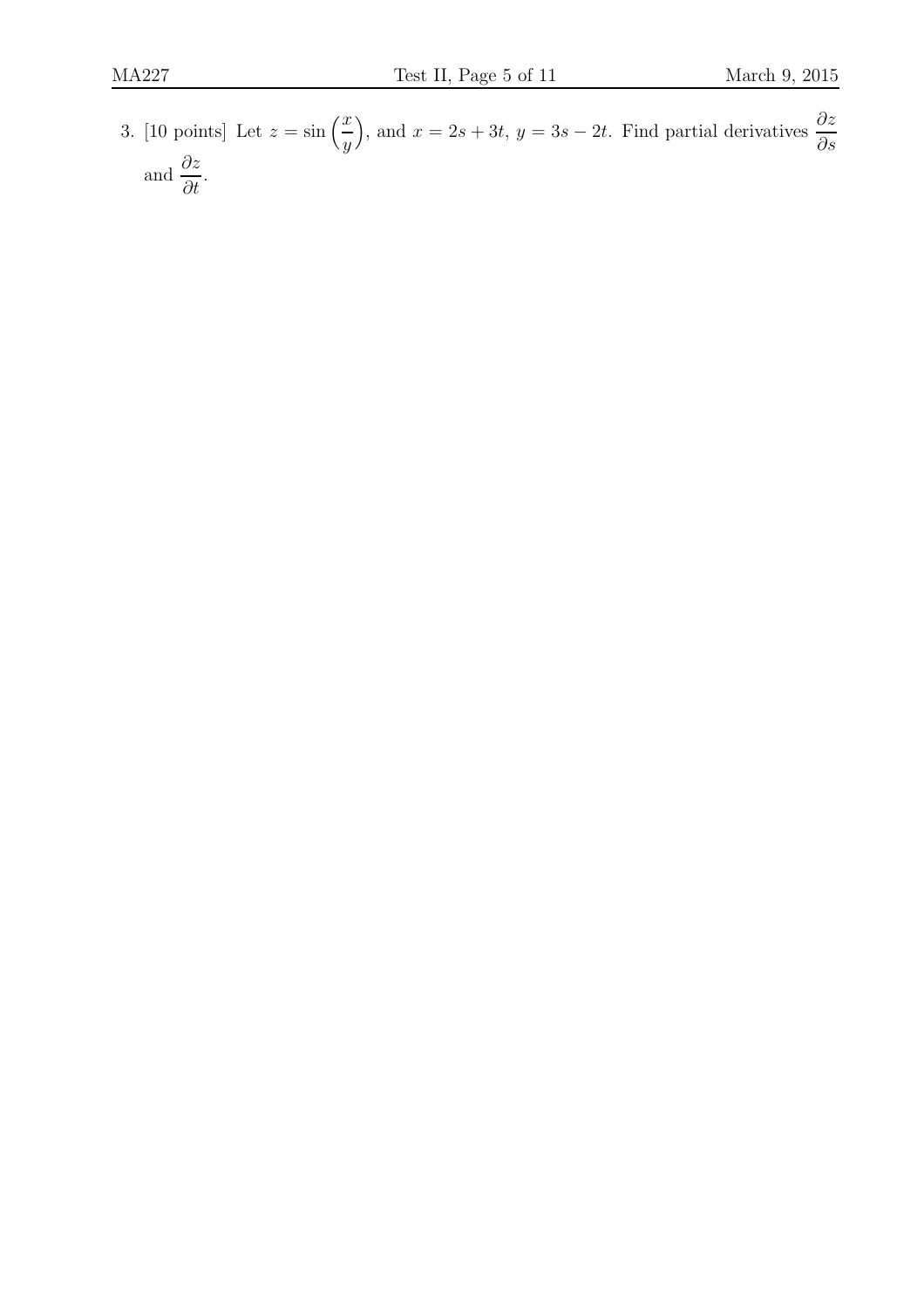4. [10 points] Let  $z = \sqrt{xy}$ . Find equation of the tangent plane at point (1,4). (DO NOT simplify.)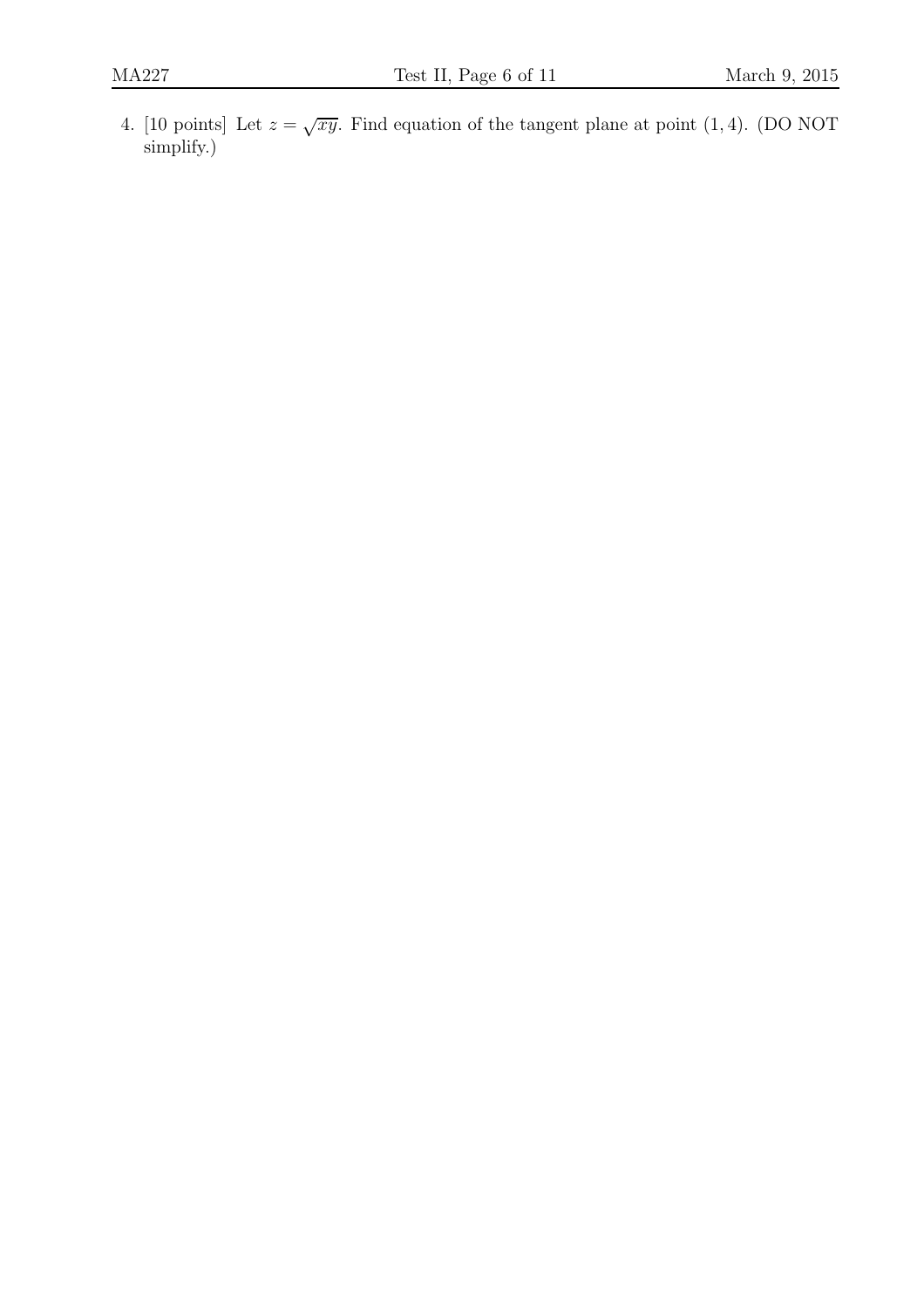5. [10 points] Find the linearization of  $z = x \ln y + xy$  at (1, 1). (DO NOT simplify.)

6. [10 points] Find equation of the tangent plane to the surface

 $x + y + z - e^{xyz} = 0$ 

at point  $(0, 0, 1)$ . (DO NOT simplify.)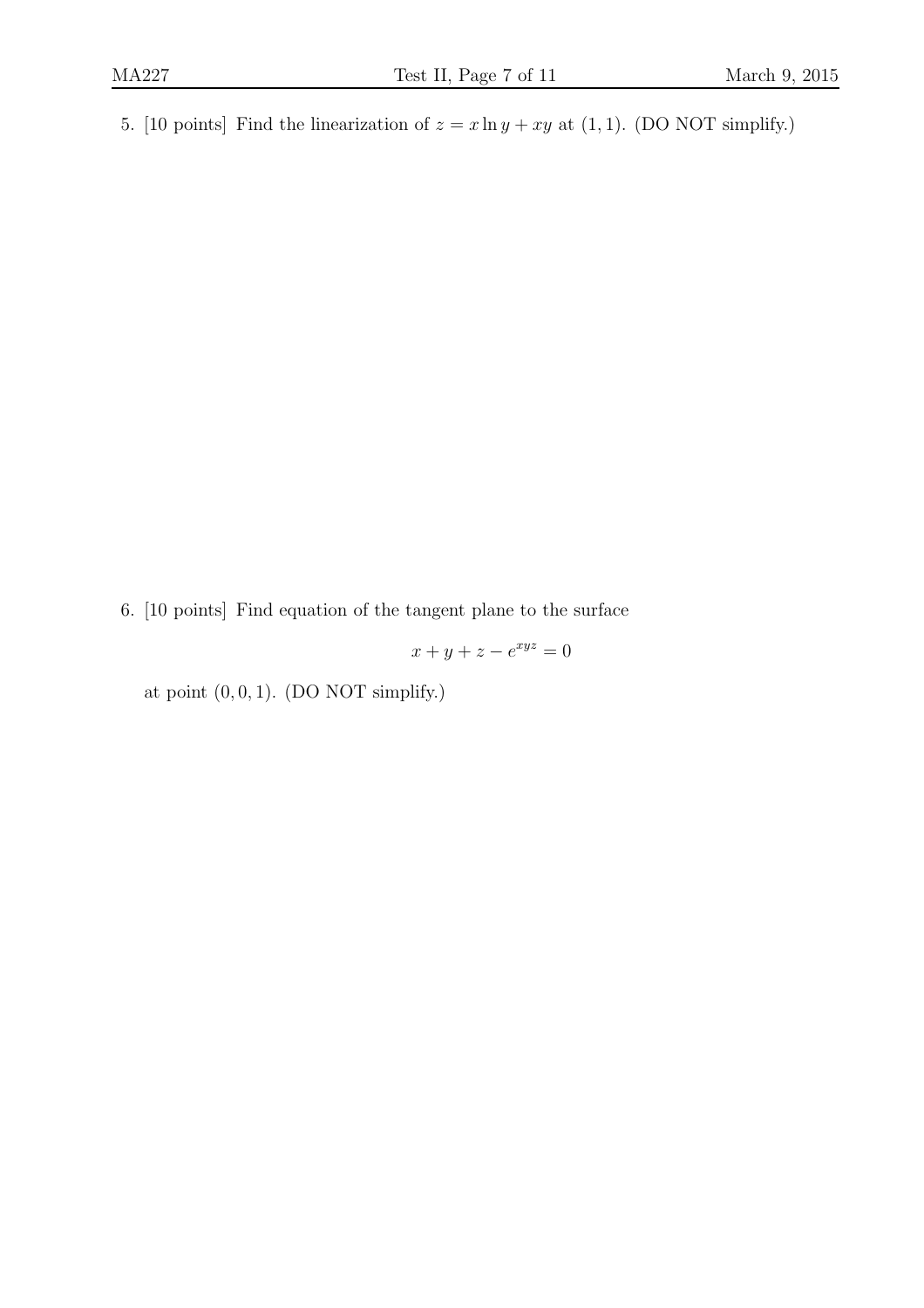7. [10 points] Find maximum rate of change of the function  $f(x, y) = x^2yz$  at point  $(1, 2, 1)$ and the direction in which it occurs.

8. [10 points] Find the directional derivative of  $f(x, y) = x^4 - x^2y^3$  at point  $(2, 1)$  along the vector  $< 1, 3 >$ .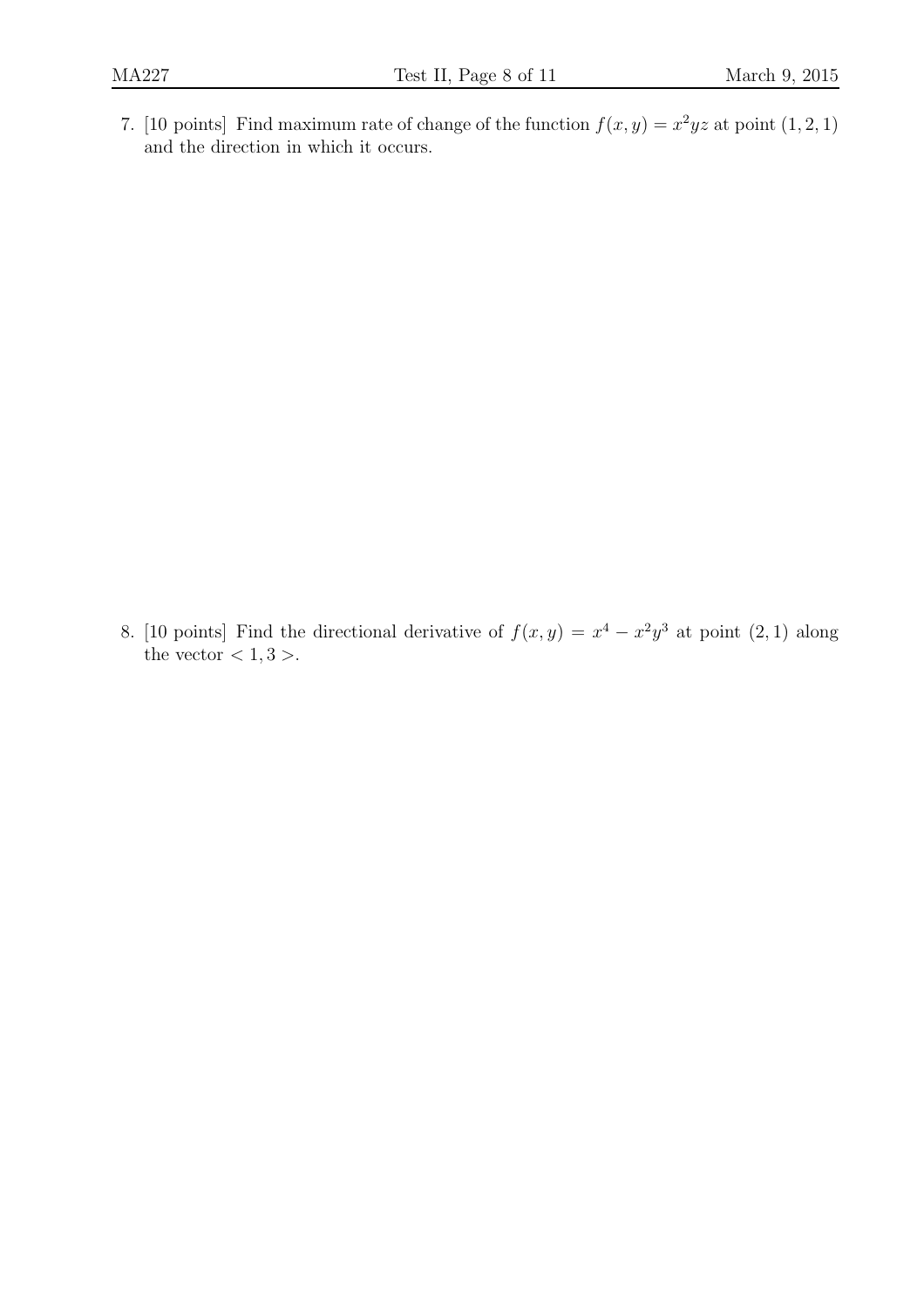9. [10 points] Find local maximum, minimum, and saddle points (if any) of the function

$$
f(x, y) = x^2 - y^2 + 2xy - 2x - 2y + 3.
$$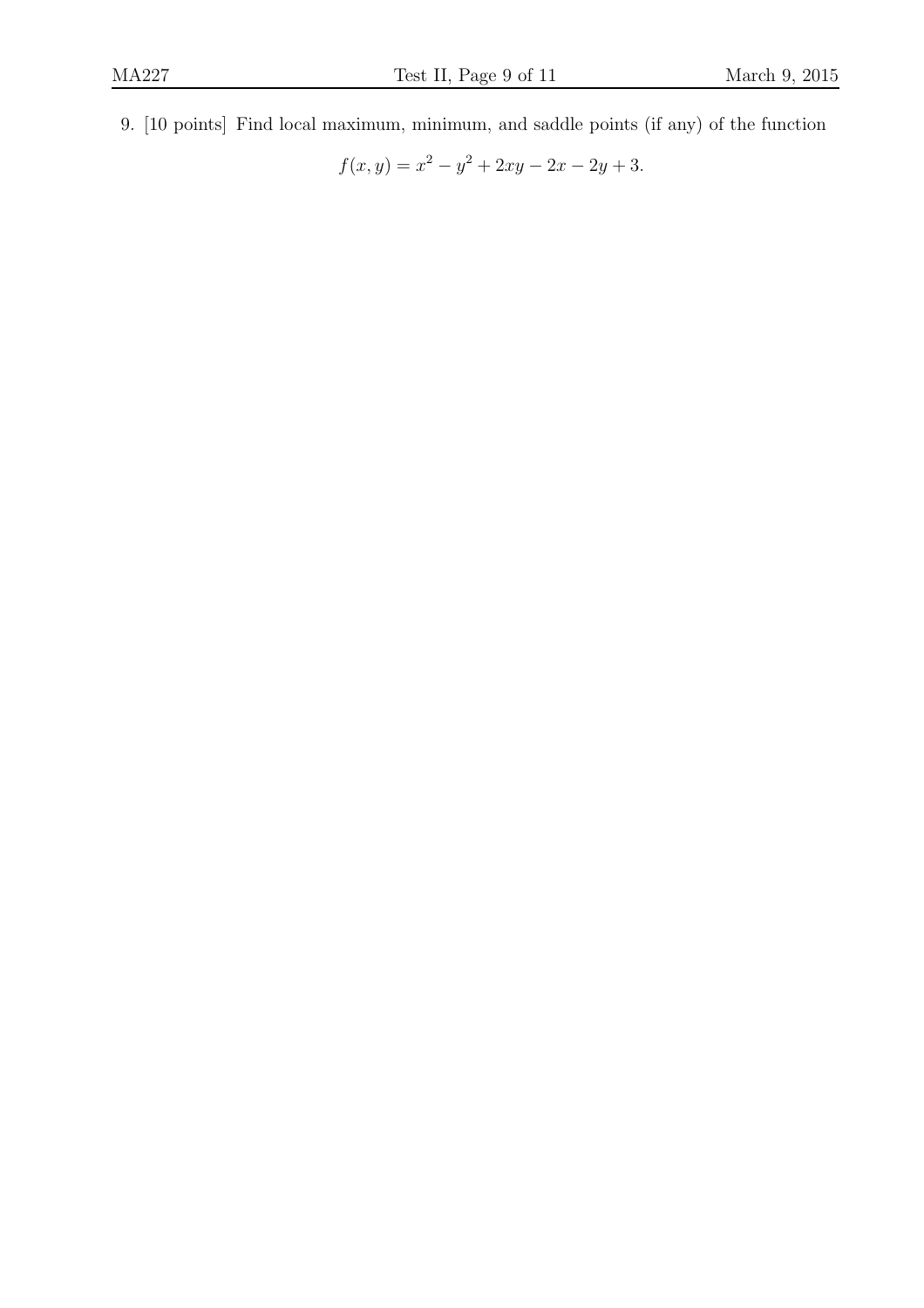10. [10 points] Find the dimension of a rectangular box with largest volume if the total surface area is given as  $64 \text{cm}^2$ .